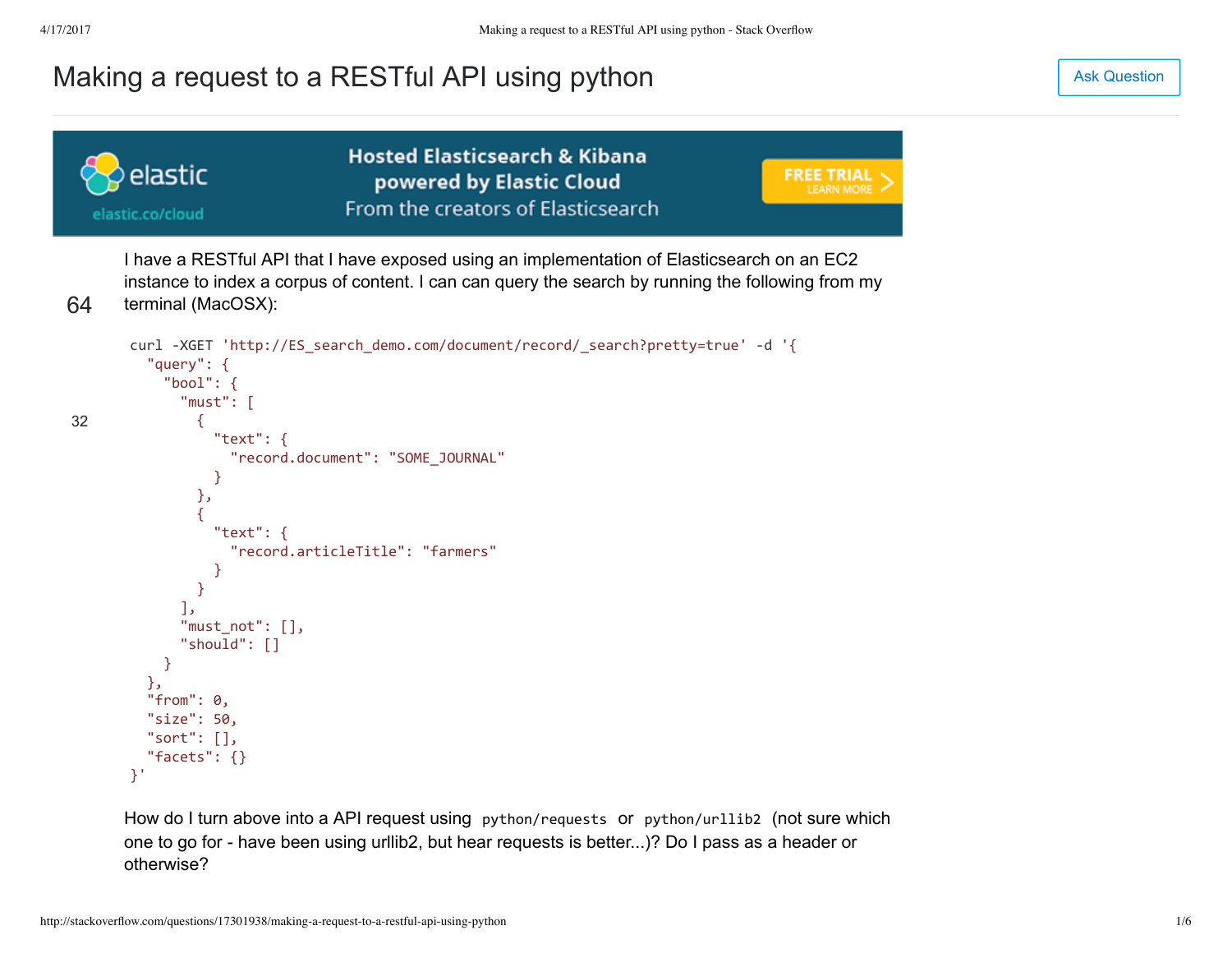| 4 Answers                   |                                                           | active                                                  | oldest | votes |
|-----------------------------|-----------------------------------------------------------|---------------------------------------------------------|--------|-------|
| add a comment               |                                                           |                                                         |        |       |
| share improve this question | edited Dec 10 '16 at 6:33<br>Saeed Zhiany<br>1,382 3 6 25 | asked Jun 25 '13 at 15:51<br>user7289<br>4,228 13 43 68 |        |       |

#### Using [requests:](http://docs.python-requests.org/en/latest/)

[python](http://stackoverflow.com/questions/tagged/python) [api](http://stackoverflow.com/questions/tagged/api) [rest](http://stackoverflow.com/questions/tagged/rest) **e** [elasticsearch](http://stackoverflow.com/questions/tagged/elasticsearch)

```
110
            import requests
            url = 'http://ES_search_demo.com/document/record/_search?pretty=true'
            data = \left\{ \right\}  "query": {
                      "bool": {
                           "must": [
                                {
                                     "text": {
                                          "record.document": "SOME_JOURNAL"
                                     }
                                },
                                {
                                     "text": {
                                          "record.articleTitle": "farmers"
                                     }
                                }
                           ],
                           "must_not": [],
                           "should": []
                      }
                 },
                 "from": 0,
                 "size": 50,
                 "sort": [],
                 "facets": {}
            }'
            response = requests.post(url, data=data)
```
Depending on what kind of response your API returns, you will then probably want to look at response.text or response.json() (or possibly inspect response.status\_code first). See the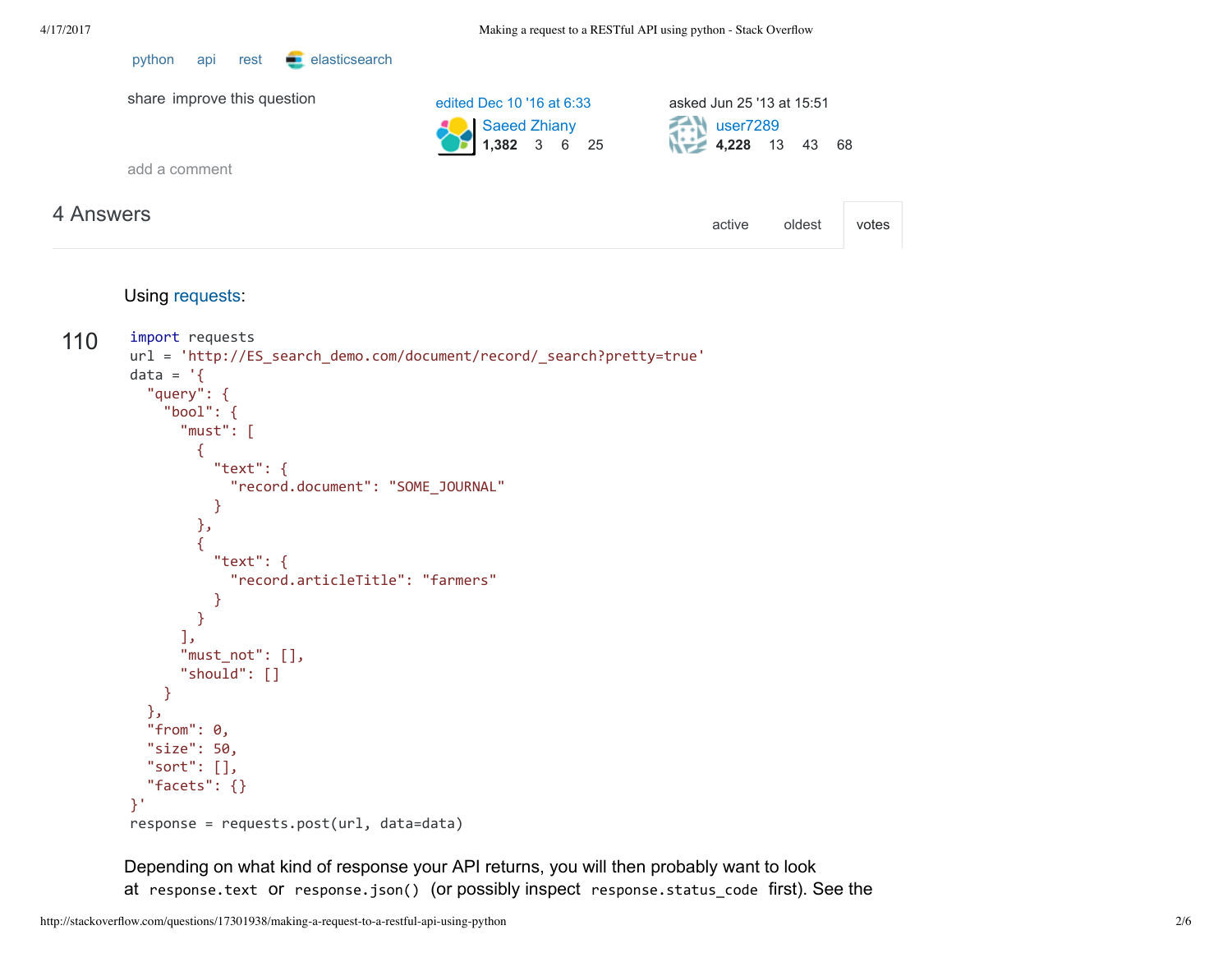quickstart docs [here](http://docs.python-requests.org/en/latest/user/quickstart/), especially [this section.](http://docs.python-requests.org/en/latest/user/quickstart/#more-complicated-post-requests)



3 i think, it should be: response = requests.post(url, data=data) – [KhoaNC](http://stackoverflow.com/users/2395974/khoanc) [Jul 2 '15 at 10:19](http://stackoverflow.com/questions/17301938/making-a-request-to-a-restful-api-using-python#comment50369472_17306347)

- 3 "requests.get" does not take "data" parameter. It could take optional "params" parameter which is usually a dict carrying query string. If a payload is necessary to fetch data (such as the example posted in question), then "requests.post" needs to be used. Additionally using "json" library makes it easier to parse json response. – [HVS](http://stackoverflow.com/users/318700/hvs) [Jan 26 '16 at 11:00](http://stackoverflow.com/questions/17301938/making-a-request-to-a-restful-api-using-python#comment57751485_17306347)
- 2 Does it work with python 3 ? – [Parveen Shukhala](http://stackoverflow.com/users/5733964/parveen-shukhala) [Aug 25 '16 at 11:29](http://stackoverflow.com/questions/17301938/making-a-request-to-a-restful-api-using-python#comment65632093_17306347)
- 2 @ParveenShukhala "Requests officially supports Python 2.6–2.7 & 3.3–3.5, and runs great on PyPy." [pypi.python.org/pypi/requests](https://pypi.python.org/pypi/requests/) – [danio](http://stackoverflow.com/users/12663/danio) [Dec 15 '16 at 9:10](http://stackoverflow.com/questions/17301938/making-a-request-to-a-restful-api-using-python#comment69521451_17306347)

add a comment

1. Call the API

Using [requests](http://www.python-requests.org/en/latest/) and [json](https://docs.python.org/2/library/json.html) makes it simple.

### 29

- 2. Assuming the API returns a JSON, parse the JSON object into a Python dict using json.loads function
- 3. Loop through the dict to extract information.

[Requests](http://www.python-requests.org/en/latest/) module provides you useful function to loop for success and failure.

if(Response.ok) : will help help you determine if your API call is successful (Response code 200)

Response.raise\_for\_status() will help you fetch the http code that is returned from the API.

Below is a sample code for making such API calls. Also can be found in [github](https://gist.github.com/vinovator/98b0fb7eb30805595bd6). The code assumes that the API makes use of digest authentication. You can either skip this or use other appropriate authentication modules to authenticate the client invoking the API.

#Python 2.7.6 #RestfulClient.py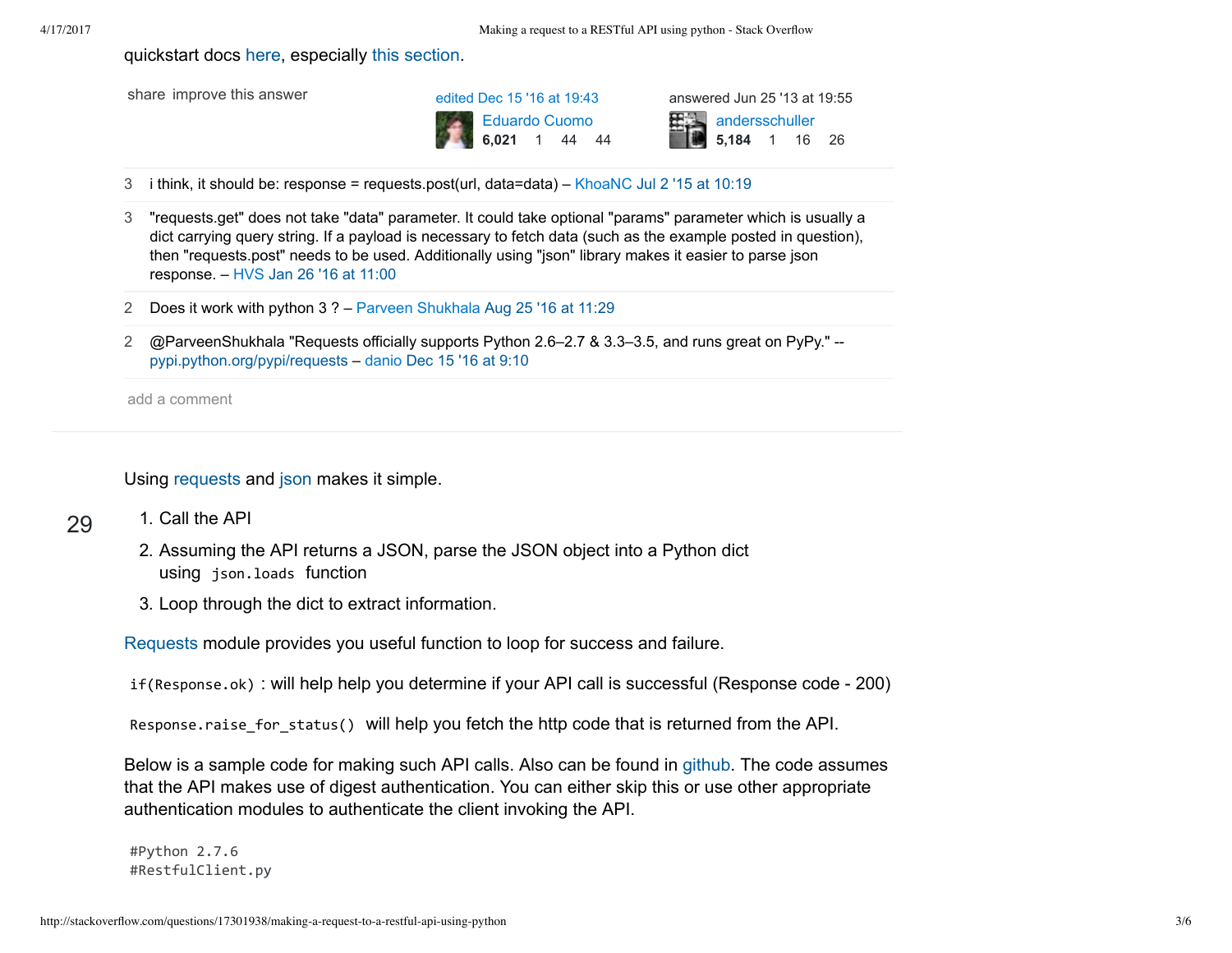```
HVS
                                                                                  571 2 6 15
import requests
from requests.auth import HTTPDigestAuth
import json
# Replace with the correct URL
url = "http://api url"# It is a good practice not to hardcode the credentials. So ask the user to enter credential
myResponse = requests.get(url,auth=HTTPDigestAuth(raw_input("username: "), raw_input("Passwo
#print (myResponse.status_code)
# For successful API call, response code will be 200 (OK)
if(myResponse.ok):
         # Loading the response data into a dict variable
     # json.loads takes in only binary or string variables so using content to fetch binary c
     # Loads (Load String) takes a Json file and converts into python data structure (dict or
         jData = json.loads(myResponse.content)
         print("The response contains {0} properties".format(len(jData)))
     print("\n'\n    for key in jData:
          print key + " : " + jData[key]
else:
     # If response code is not ok (200), print the resulting http error code with description
         myResponse.raise_for_status()
shareimprove this answer and the state of the state of the state of the state of the state of the state of the state of the state of the state of the state of the state of the state of the state of the state of the state 
1 Last portion with iteration over keys will not always work because JSON document may have array as a top
   level element. So, it would be an error to try to get jData[key] – Denis The Menace Jun 28 '16 at 11:25
      @DenisTheMenace if it is an array, how would I loop around it? – qasimalbaqali Mar 12 at 19:51
   @qqasimalbaqali the same way you loop over dictionary. But array elements will be simply jData,
   not jData[key] – Denis The Menace Mar 13 at 15:41
add a comment
```
So you want to pass data in body of a GET request, better would be to do it in POST call. You can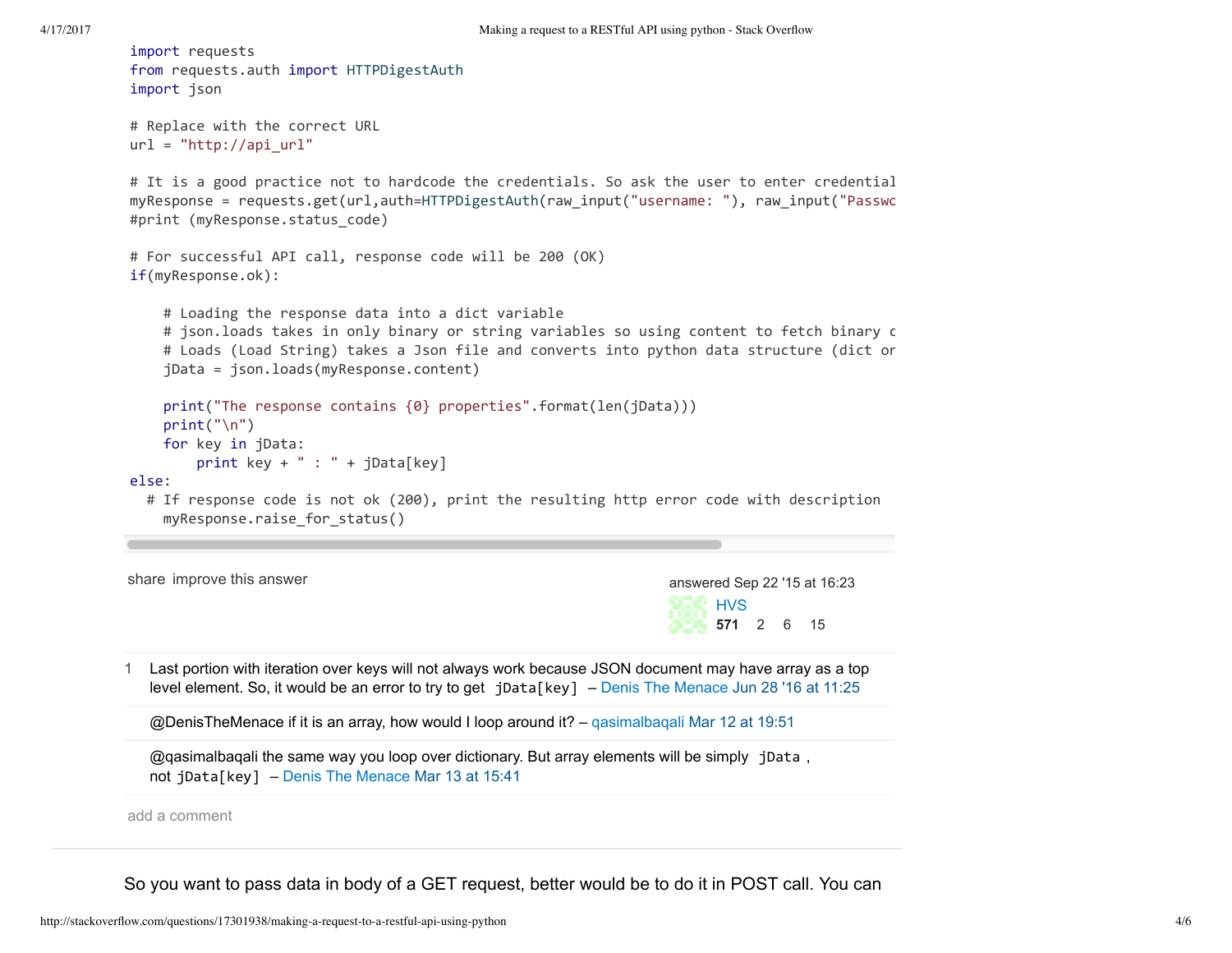3 achieve this by using both Requests.

### Raw Request

```
GET http://ES search demo.com/document/record/ search?pretty=true HTTP/1.1
Host: ES_search_demo.com
Content‐Length: 183
User‐Agent: python‐requests/2.9.0
Connection: keep‐alive
Accept: */*
Accept‐Encoding: gzip, deflate
```

```
{
     "query": {
          "bool": {
               "must": [
                     {
                           "text": {
                                "record.document": "SOME_JOURNAL"
                          }
                     },
                     {
                          "text": {
                                "record.articleTitle": "farmers"
                           }
                     }
                ],
                "must_not": [],
                "should": []
          }
     },
     "from": 0,
     "size": 50,
    "sort": [],
     "facets": {}
}
```
## Sample call with Requests

```
import requests
```

```
def consumeGETRequestSync():
data = \left\{ \right.  "query": {
         "bool": {
```